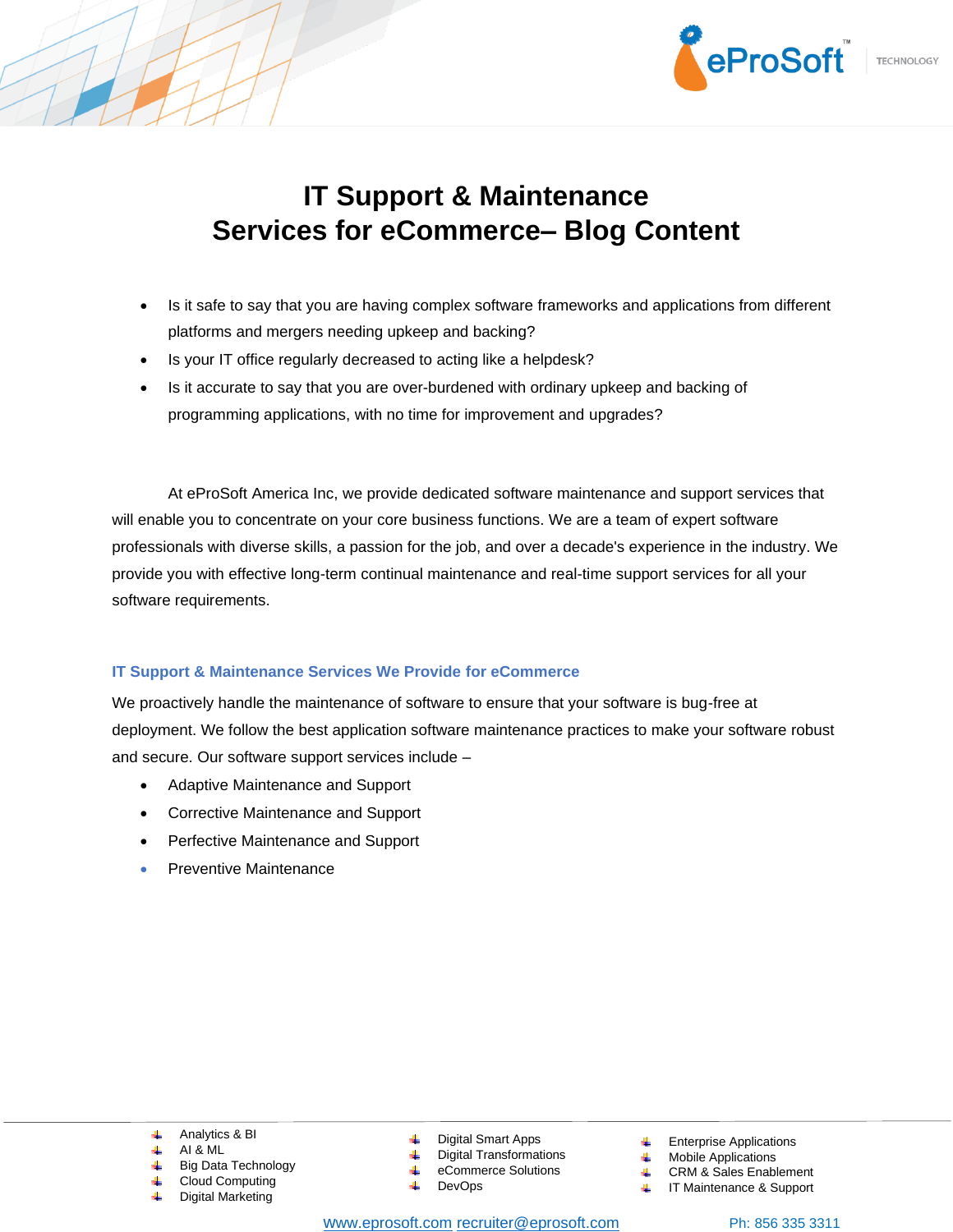

#### **Structure and flow of eCommerce Support:**



## **Ticketing System:**

- For any issue internal users creates a ticket and track it using Ticketing tool (Ex: **JIRA,BugZilla,Tasks**).
- Further follow up on the status of the ticket is done by **Assignee** and **Reporter** of the concerned ticket raised via ticketing system by creator.
- Once the issue is **fixed** Reporter updates the ticketing tool and changes the ticket status to Resolved and update/inform the Assignee.
- Tickets raised via SAP portal are followed up by L1 and L2 support parallely.

## **Emergencies:**

In case if the issue is not solved , the follow up will be done via call to L1 support , who will reopen the ticket and assign it to the concerned reporter.

- Analytics & BI 4.
- 4 AI & ML
- 4 Big Data Technology
- 4 Cloud Computing
- Digital Marketing 4
- Digital Smart Apps
- 业 Digital Transformations
- eCommerce Solutions
- 4 DevOps
- Enterprise Applications
- ₩. Mobile Applications
- 4. CRM & Sales Enablement
- 4. IT Maintenance & Support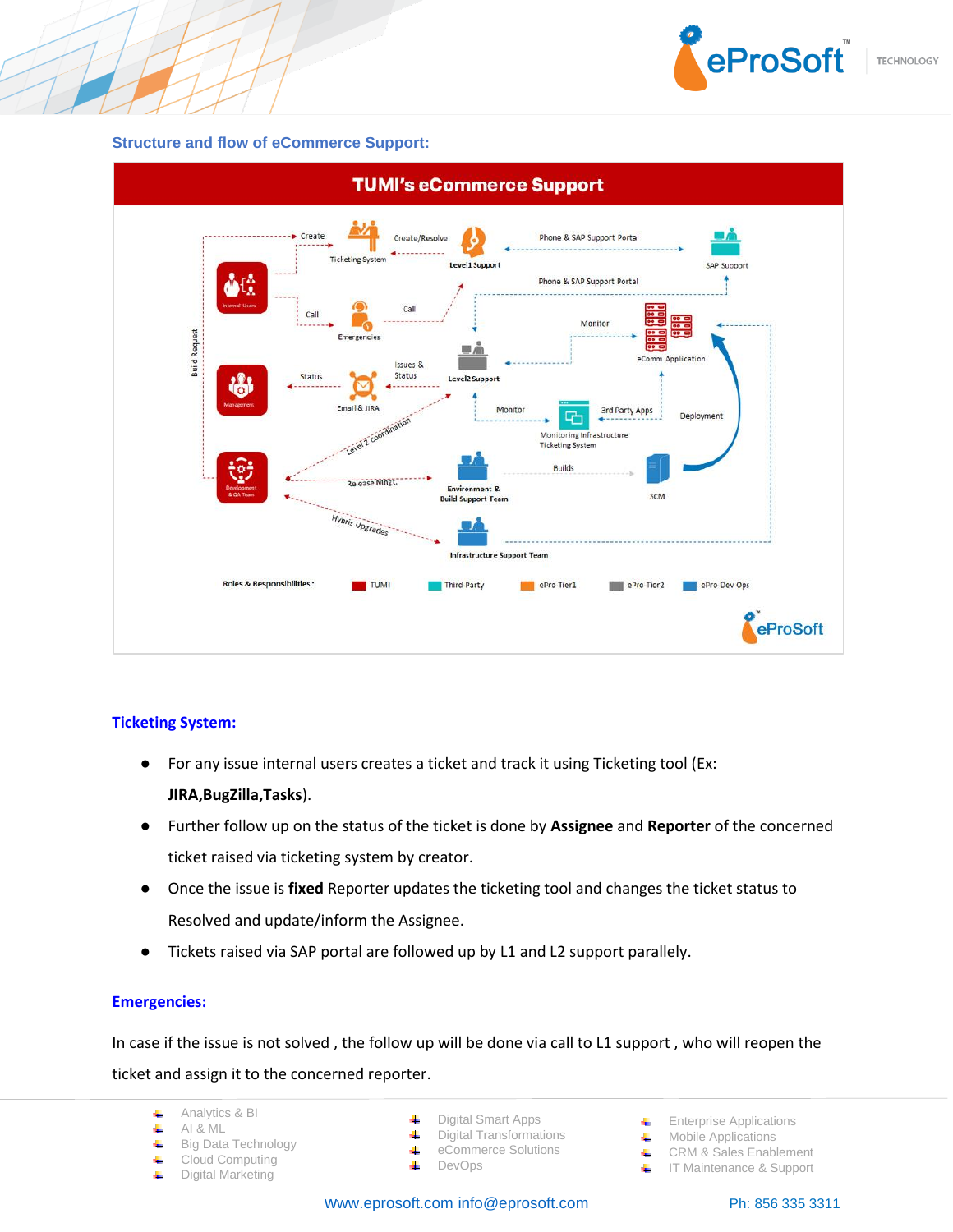

# **Emails and Ticketing Tool:**

- L2 support updates the issues and status via email and ticketing tool to management. They also maintain the communication with SAP via Phone and SAP Support Portal and monitors the infrastructure and ticketing system using the 3rd party apps for eCommerce application.
- The issue raised via SAP Support portal is updated to both L1 and L2 support, which will be updated to the Internal users and management parallelly.

# **Level2 Support Team:**

• L2 support updates the issues and status via email and ticketing tool to management. They also parallely maintain the communication with SAP via Phone and SAP Support Portal and monitors the infrastructure and ticketing system using the 3rd party apps for eCommerce application.

# **Environment and Build Support Team:**

• Environment and build support team help to release the builds to SCM via deployment to eCommerce application.

## **Infrastructure Support Team:**

• Infrastructure support team works on Hybris upgrades which is followed by development and QA Team and executed in eCommerce application.

- Analytics & BI
- 4 AI & ML
- Big Data Technology 4.
- Cloud Computing
- Digital Marketing
- Digital Smart Apps
- 4. Digital Transformations
- eCommerce Solutions
- 4 DevOps

- **Enterprise Applications**
- Mobile Applications
- CRM & Sales Enablement
- **IF** IT Maintenance & Support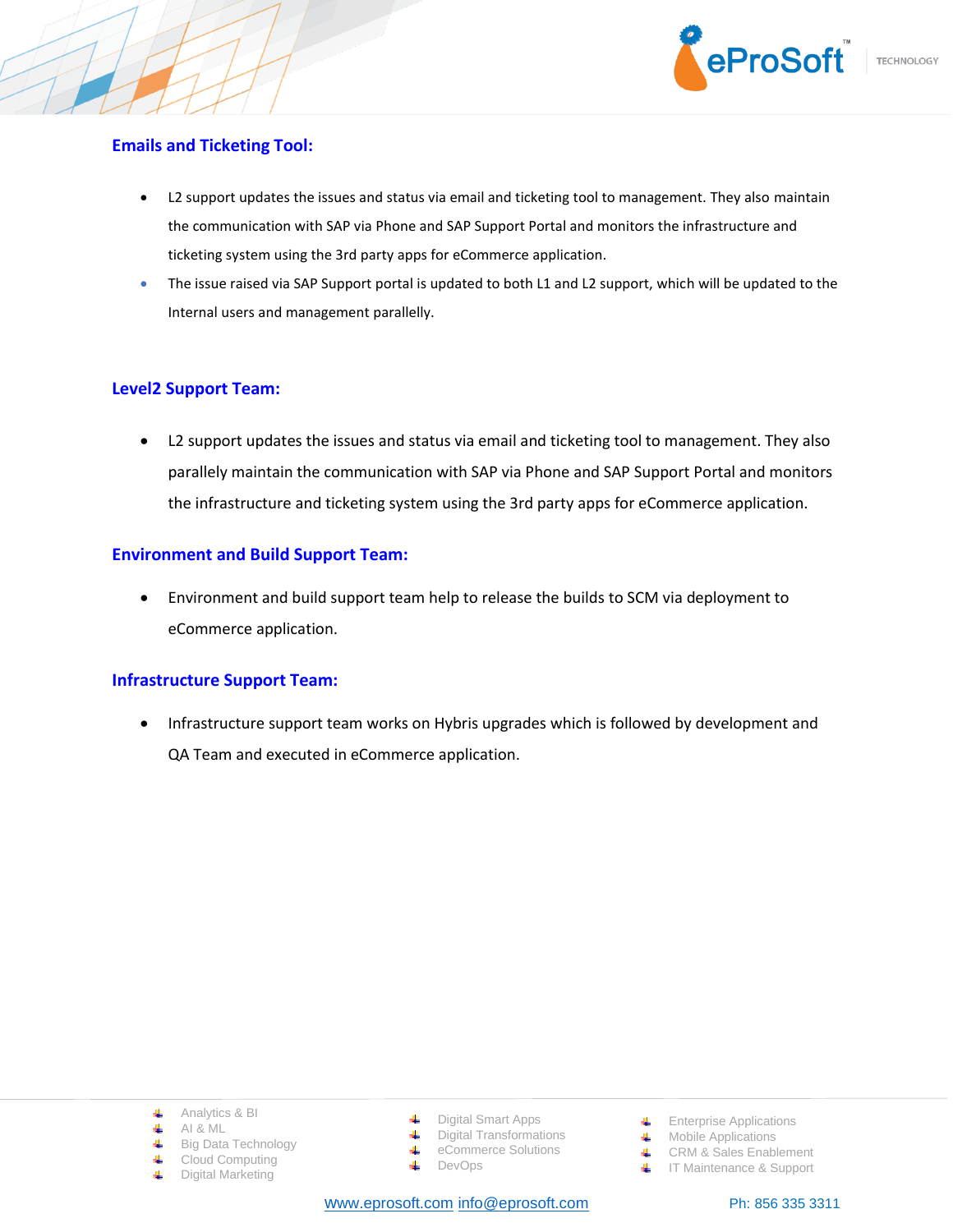

### 2 Key Important Components of eCommerce IT Support

| <b>Requested Services</b>                  | <b>Approach Drivers</b>   |  |                     |
|--------------------------------------------|---------------------------|--|---------------------|
| <b>Holiday Readiness Testing</b>           | <b>Cost Reduction</b>     |  | <b>Global Scale</b> |
| <b>Application Support (Dev Ops) - Lv2</b> | <b>Process Innovation</b> |  | Sustainable Skill   |
| <b>Level 1 Support</b>                     |                           |  |                     |
| Level 2 Support                            |                           |  |                     |
| Release Management - Lv2                   |                           |  |                     |
|                                            |                           |  | eProSoft            |

## **Request Services**

A qualified partner to transition the responsibilities for managed services and support of their environments. The role of the new partner is to provide continued e-Commerce application environment support, source code management and holiday readiness testing. Below are the service requests re-organized into the below categories.

#### *Holiday Readiness Testing:*

Provide pre-scheduled performance testing and monitoring for anticipated eCommerce Platform peak holiday season volumes.

## *Application Support:*

Provide source code management and release support for Dev-team to maintain and expand eCommerce portal.





- 4 AI & ML
- Big Data Technology 4.
- 4 Cloud Computing
- Digital Marketing 4
- Digital Smart Apps
- $\ddot{\phantom{1}}$ Digital Transformations 4
	- eCommerce Solutions
- 4 DevOps

- **Enterprise Applications**
- Mobile Applications
- **↓** CRM & Sales Enablement
- **IF Maintenance & Support**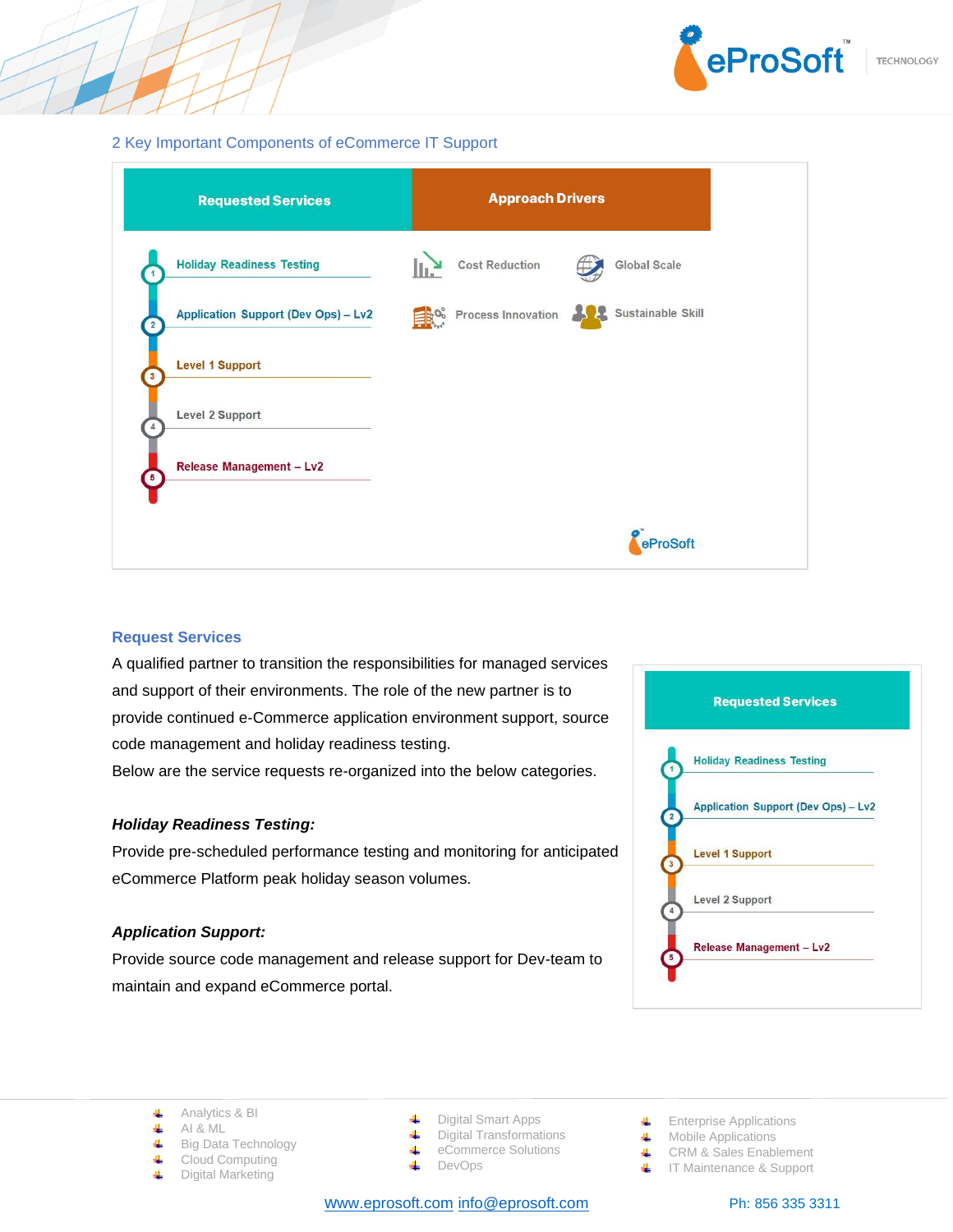

### *Level-1 Support:*

eCommerce dev-team, internal users, and business users needs a 24x7 support team to manage, resolve, escalate issues related to eCommerce platform.

### *Level 2 Support:*

Also referred to as back-end support, will provide monitoring, reporting, triage SAP and other systems alerts, build and deploy changes made by dev-team.

### *Project Management and Coordination:*

Provide coordination among various internal and external groups such as Dev-team and other partners and vendors to support eCommerce platforms build releases. Ensure that SLAs are met.

## **Approach Drivers**

Approach Drivers play a vital role in the field of eCommerce. The most important ones are:

- Cost Reduction
- Global Scale
- Process Innovation
- Sustainable Skill



## *Cost Reduction:*

*E-commerce also can reduce transaction costs by streamlining supply-chain management and distribution. If a store expands its product selection online, more orders can be shipped from the warehouse or wholesale directly to the customer. The store can now serve lucrative niche markets.*

## *Global Scale:*

*Global eCommerce is selling products or services across geopolitical borders from a company's country of origin – normally defined as its founding or incorporating location. Products or services are sold into non-native markets, via online sales and marketing. Scaling a business means setting the stage to enable and support growth in your company. It means having the ability to grow without being hampered. It requires planning, some funding and the right systems, staff, processes, technology and partners.*

#### *Process Innovation:*

*A process innovation is the implementation of a new or significantly improved production or delivery method. This includes significant changes in techniques, equipment and/or software. Process* 

- Analytics & BI
- 4. AI & ML
- Big Data Technology 4.
- Cloud Computing
- Digital Marketing
- Digital Smart Apps
- Digital Transformations
- eCommerce Solutions
- 
- 4 DevOps
	-

w[ww.eprosoft.com](http://www.eprosoft.com/) [info@eprosoft.com](mailto:info@eprosoft.com) Ph: 856 335 3311

- CRM & Sales Enablement
- **IT Maintenance & Support**

 $\leftarrow$  Enterprise Applications Mobile Applications